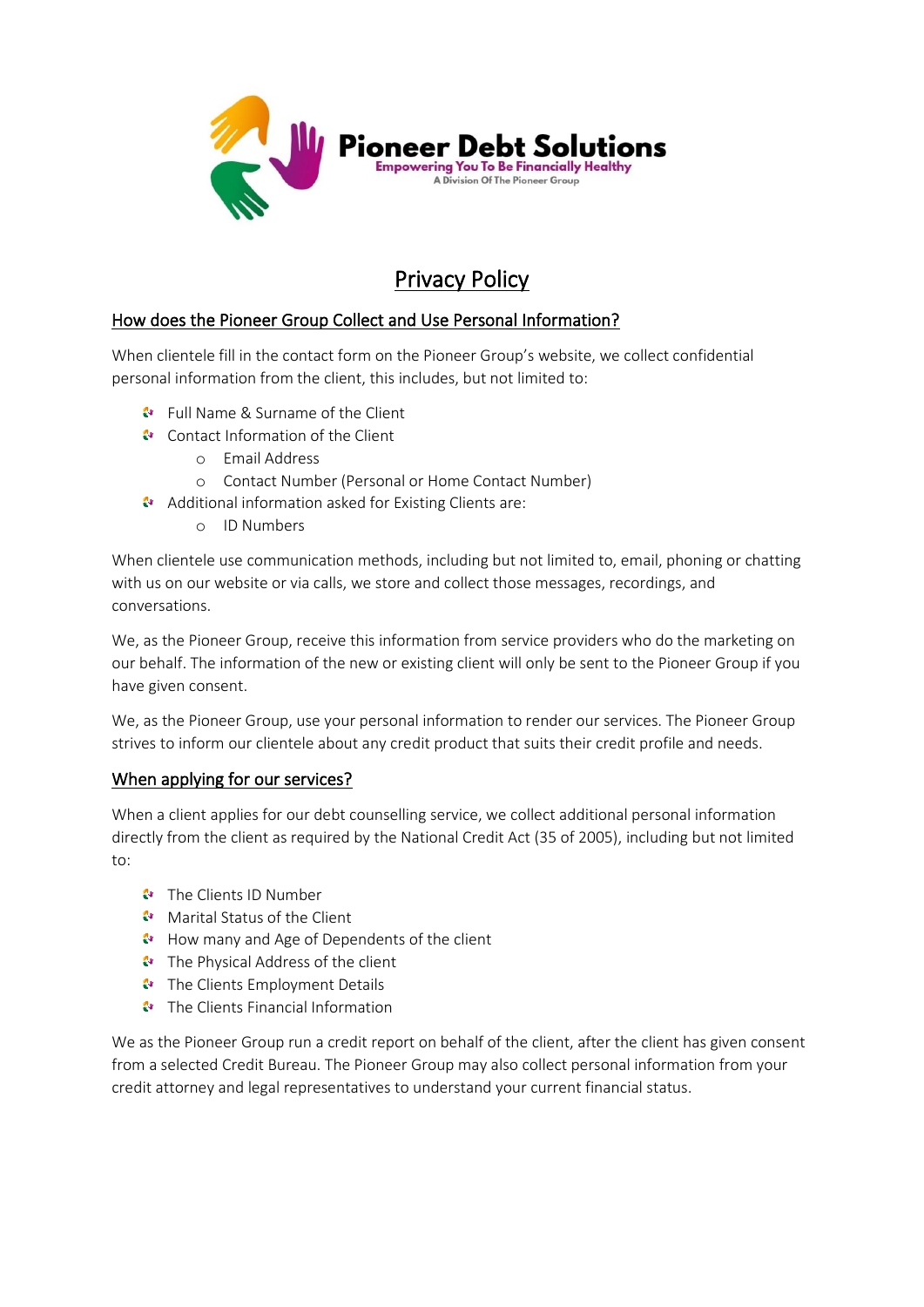# Affiliated sites, linked sites, and advertisements:

The Pioneer Group expects its partners, advertisers, and affiliates to respect the privacy of our users. Be aware, however, that third parties, including our partners, advertisers, affiliates, and other content providers accessible through our site, may have their own privacy and data collection policies and practices. For example, when you visit the Pioneer Group website you may link to or view a section of the webpage that may have information that is being hosted/contributed by a third party or affiliate of the Pioneer Group.

Also, through The Pioneer Group you may be introduced to, or be able to access, information, web sites, features, contests, or sweepstakes offered by other parties. The Pioneer Group is not responsible for the actions or policies of such third parties.

While on our site, our advertisers, promotional partners or other third parties may use cookies or other technology to attempt to identify some of your preferences or retrieve information about you. For example, some of our advertising is served by third parties and may include cookies that enable the advertiser to determine whether you have seen a particular advertisement before. [www.pioneergroup.co.za](http://www.pioneergroup.co.za/) does not control the use of this technology by third parties or the resulting information and is not responsible for any actions or policies of such third parties.

You should also be aware that if you voluntarily disclose Personally Identifiable Information on message boards or in chat areas, that information can be viewed publicly and can be collected and used by third parties without our knowledge and may result in unsolicited messages from other individuals or third parties. Such activities are beyond the control of The Pioneer Group and this policy.

## What rights does our clients have?

As a client of the Pioneer Group, you have the right to:

- Enquire what personal information our company has about you.
- Enquire what personal information our company has sent to suppliers, service providers or any other third party.
- Request to update, correct, or delete any outdated or incorrect personal information we have about you.
- $\bullet$  Object to the processing of any personal information that was given to us.

## Governing Laws:

By adhering to the governing laws of South Africa, the Pioneer Group does not render any services to a minor under the age of 18.

This policy and the use of this Site are governed by South African law. If a dispute arises under this Policy, we agree to first try to resolve it with the help of a mutually agreed-upon mediator in the following location: Durban, South Africa. Any costs and fees other than attorney fees associated with the mediation will be shared equally by the Pioneer Group and the client.

If it proves impossible to arrive at a mutually satisfactory solution through mediation, we agree to submit the dispute to binding arbitration at the following location: Durban, South Africa under the rules of the South African Arbitration Association. Judgment upon the award rendered by the arbitration may be entered in any court with jurisdiction to do so.